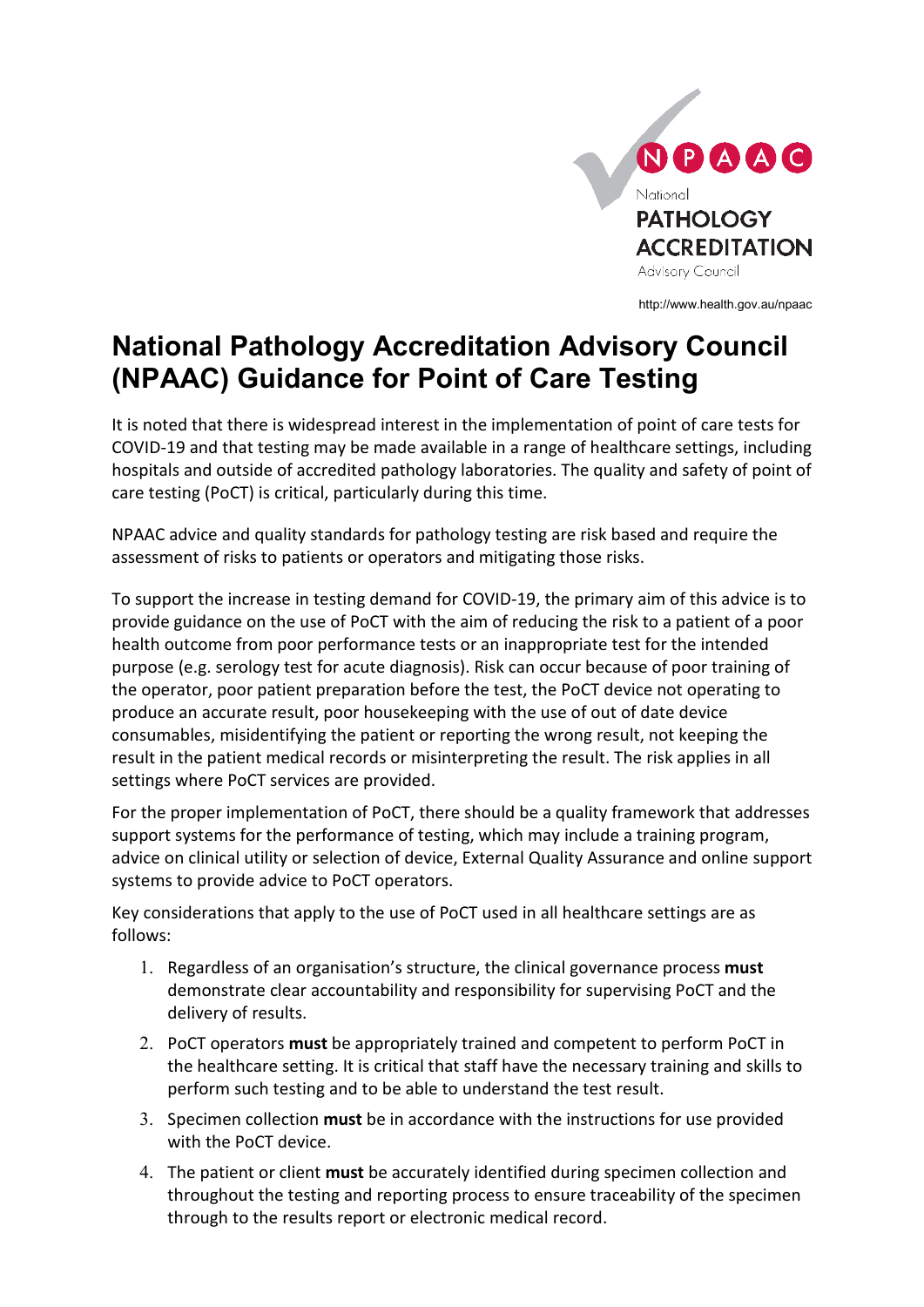- 5. Quality control (QC) procedures must be used for all testing provided and criteria for accepting QC results **must** be documented. Any action to be taken when QC results are unacceptable **must** be documented.
- 6. There **must** be active enrolment and participation in an External Quality Assurance (EQA) Program. The EQA program will identify any issues with the testing program, such as issues of concern with test results or tests, or operator of the test.
- 7. Breakdown in the communication of information, particularly relating to test results, is a major preventable cause of patient harm. Where possible, PoCT devices **should** be connected to electronic information systems to minimise post-testing errors. For example, whether the test result for the correct patient has been delivered to the treating practitioner for action.
- 8. A safe, secure working environment **must** be provided to ensure PoCT testing is safely and effectively performed.

Further guidance on minimum practice standards for PoCT can be found on the NPAAC webpage - *<https://www1.health.gov.au/internet/main/publishing.nsf/Content/health-npaac-publication.htm>*

An implementation flowchart has also been provided for reference.